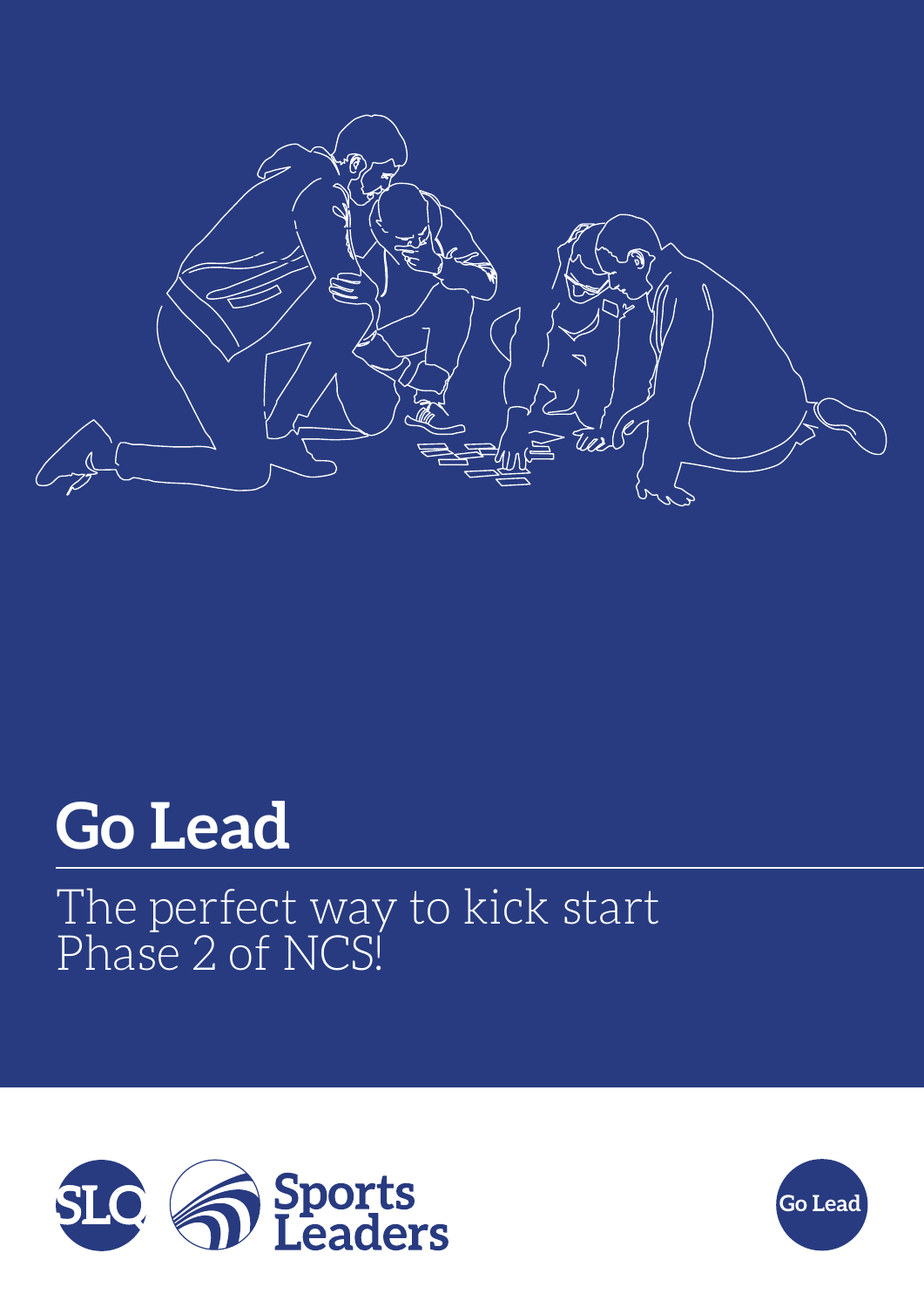# GO LEAD

Go Lead is perfect for organisations looking to give their learners a taste for leadership and works perfectly to kick-start Phase 2 of an NCS programme!

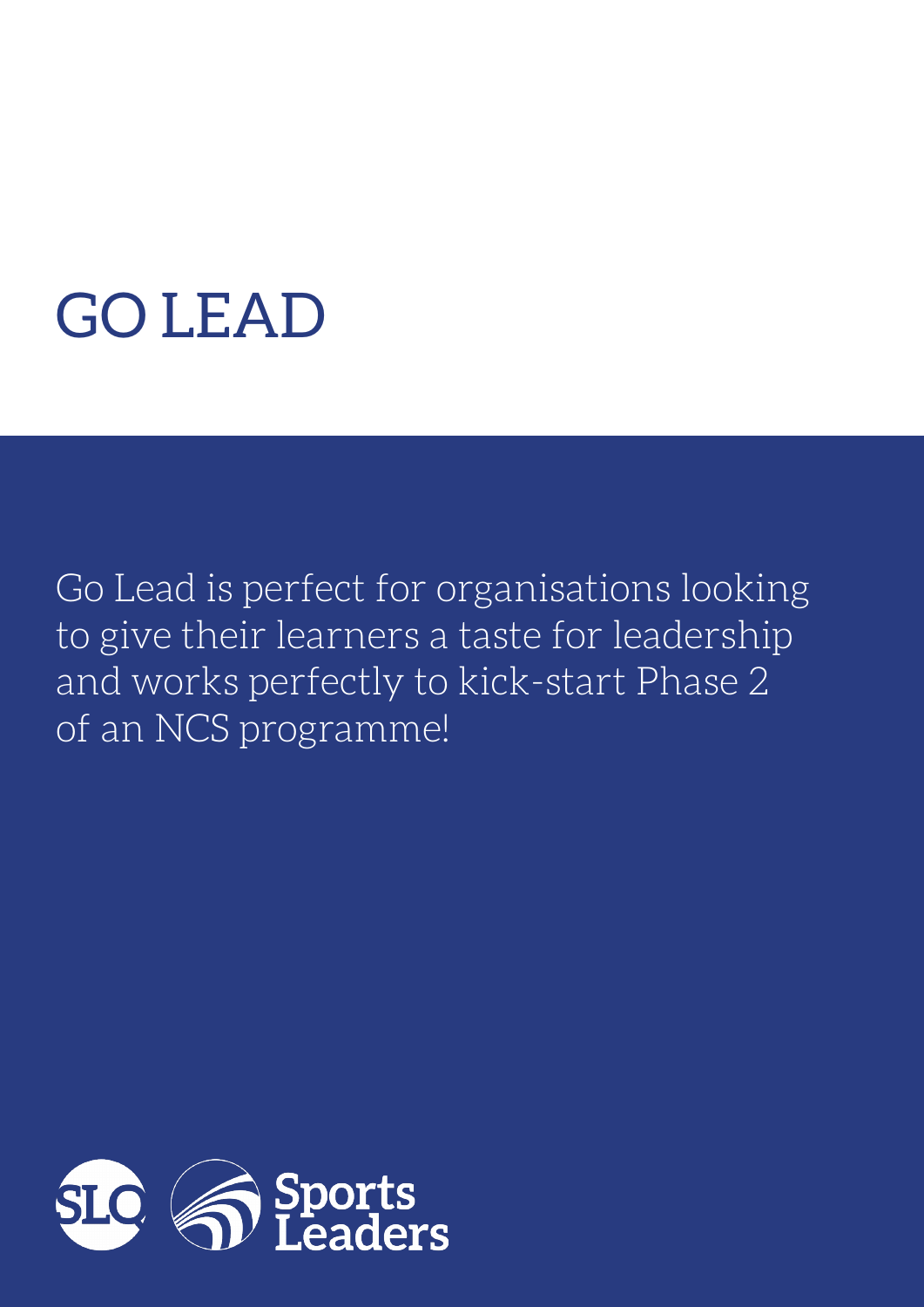### **Go Lead Leadership Award**

**Go Lead is a nationally recognised and accredited leadership award from Sports Leaders. Delivered flexibly and in as little as 7 hours, it gives young people an introduction to vital leadership skills and is the perfect, cost effective way to start Phase 2 of your NCS offer.**

The award can be tutored and delivered with no formal training or assessment, and requires no previous awards or qualifications. Designed for learners aged 16 and over, the award gives learners:

- **1.** A new understanding of how they can use leadership skills in their day-to-day work or college lives.
- **2.** The knowledge, skills and competencies to lead basic activity sessions under direct supervision.

#### **Skills that the Go Lead course develops in NCS graduates:**

- Ability to communicate verbally with others
- Ability to communicate non-verbally
- Motivating others
- Organisation and planning
- Ability to self-motivate
- Enthusiasm and positive attitude
- Ability to adapt skills to different situations
- Motivation to volunteer in your community
- Ability to work as part of a team

#### **A survey of Local Delivery Providers (LDPs) delivering Go Lead as part of their NCS programme found that:**

- 71% of young people felt better prepared for progression to their next step (employment, Further Education, apprenticeships)
- Young people's likelihood to volunteer in the community increased by 35% following completing the Go Lead award
- 84% were more confident in their abilities
- 86% of tutors felt that the resources fully equipped them to deliver the award

#### **We asked some of our Local Delivery Partners why they loved Go Lead:**